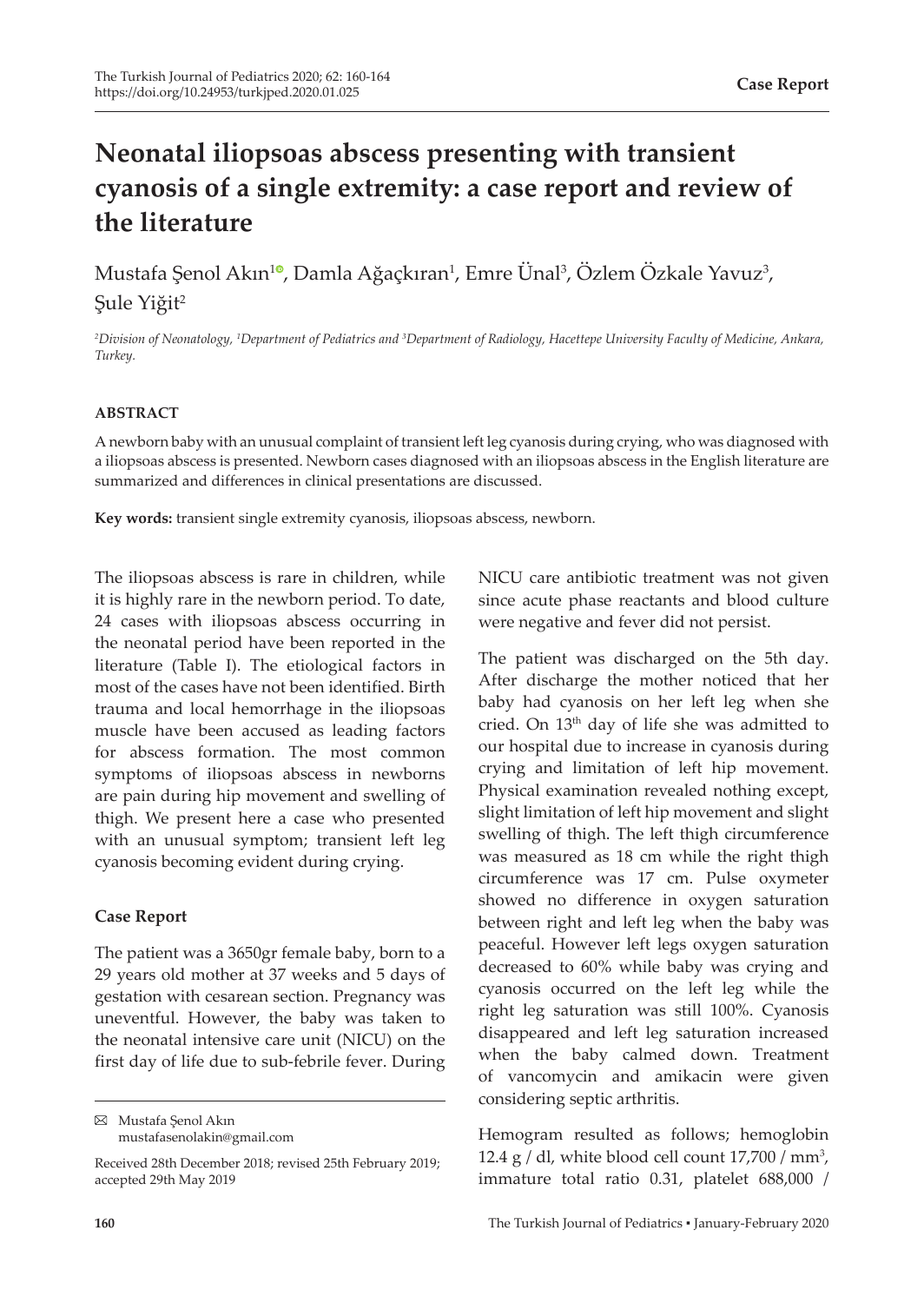mm<sup>3</sup> , c-reactive protein 2,5 mg / dl, complete urinalysis was normal and blood culture was negative. Echocardiography was normal.

Doppler ultrasonography (US) showed normal arterial and venous blood flow of the lower extremity on both sides, but it was noticed that femoral artery and vein blood flow was interrupted temporarily on the left side when the baby cried. There was no thrombus or occlusion in the vascular structures. Superficial ultrasound revealed cutaneous and subcutaneous edema findings and a few small reactive lymph nodes on the left inguinal and femoral region suggesting infectious or inflammatory pathologies. Left hip joint was normal on US. Abdominal US showed asymmetrical thickness of left psoas muscle. For detail evaluation magnetic resonance imaging (MRI) was done without contrast. Abdominal MRI revealed multifocal abscess in iliopsoas muscle and soft tissue inflammation in the inguinal region (Fig. 1ab). We think that when intraabdominal pressure increased with crying, the left iliopsoas abscess compressed the iliac vasculature with mass effect and disturbed the blood flow and as a result, her left leg became cyanotic. The abscess was aspirated with a 19-gauge needle under US guidance by the interventional radiology department. Methicillin-resistant staphylococcus aureus was

determined in the pus sent from the abscess. After the abscess was drainage, the patient's symptoms disappeared within the same day. The patient was discharged, after receiving vancomycin amikacin therapy for 4 weeks. Permission was obtained from the parents for publication of this case and informed consent was obtained from the family.

## **Discussion**

The abscess of iliopsoas is rarely seen in the newborn period. We found 24 cases in the literature. These cases are summarized in Table I. Hospital admission usually occurs after the 2nd week of life, so it is thought that abscess formation occurs in the postnatal period. Our case applied on the 13th day of life. Six out of 24 cases in the literature had a fever and most of the time there is no symptom of fever as in our case. Of the 24 cases in the literature, 15 were male, the male / female ratio was 1.6, and if we include our case, the rate is 1.5. The most common symptom is pain and swelling on the lower extremity. In addition, inguinal region lymph nodes are palpable on the relevant side. Our case is the first case which was presented with cyanosis of a single leg while crying.

In very few cases, white blood cell count increase was determined. As in our case, there has been



**Fig. 1.** Axial (a) and sagittal (b) T2-weighted images of MRI shows multiple abscess in iliopsoas muscle (arrows).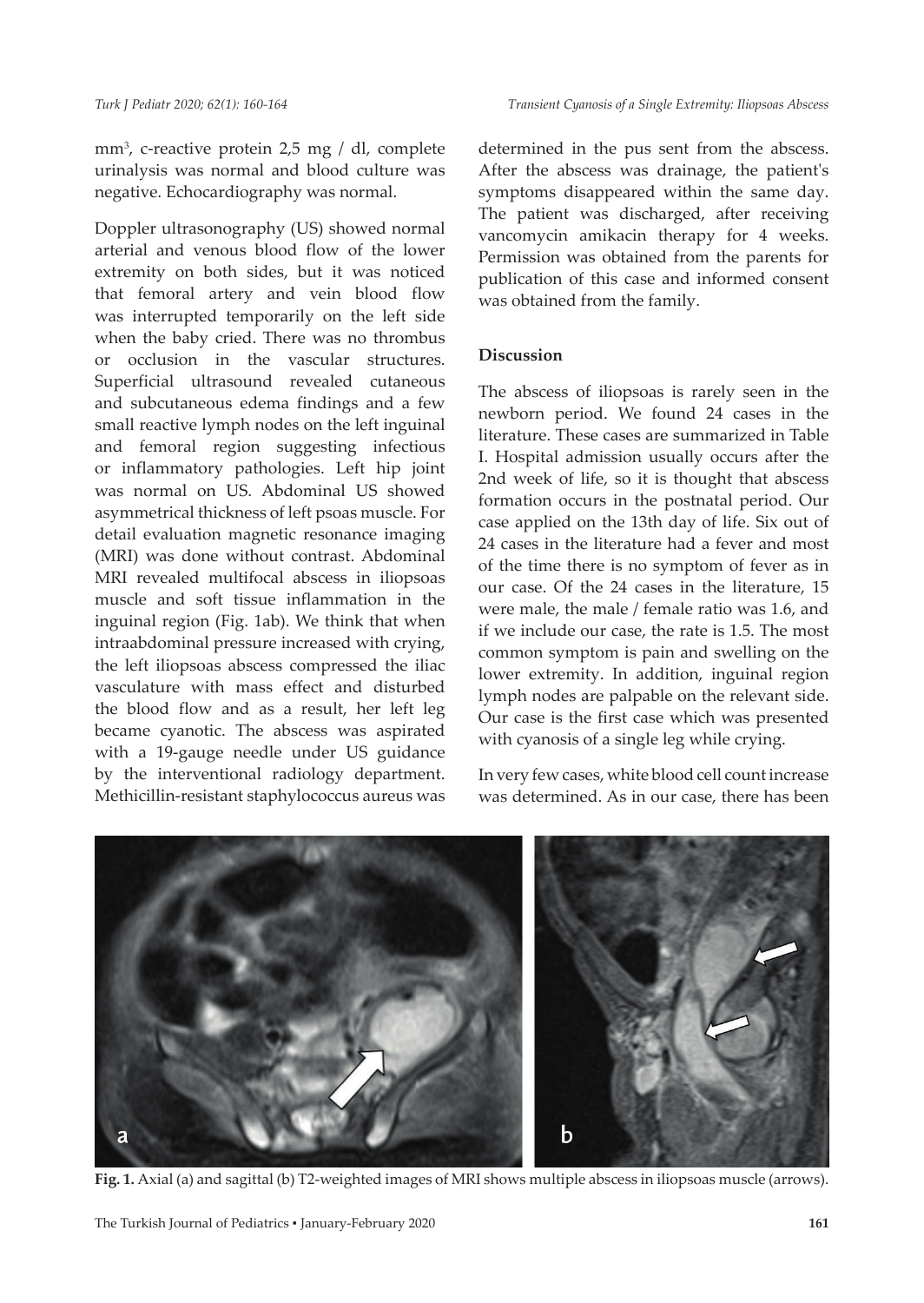| Order    | Author (publication date)                                | Gender | $(\text{Aep})$<br>uouequasaid<br>46.98A | Fever | Limitation of<br>Suillowe | uned<br>/hnoment/ | Location          | <b>uno</b><br>Fenkochte | $(\mathrm{p}/\mathrm{3u})$<br><b>CKP</b> | Treatment                                                  | Source of infection             | Microorganism          |
|----------|----------------------------------------------------------|--------|-----------------------------------------|-------|---------------------------|-------------------|-------------------|-------------------------|------------------------------------------|------------------------------------------------------------|---------------------------------|------------------------|
|          | Sedaghatian et al. (1978) <sup>6</sup>                   | female | 15                                      |       |                           |                   | right             | 10,000                  | absent                                   | Ab and major operation                                     | Unknown                         | S <sub>A</sub>         |
| $\sim$   | $Zych$ et al. $(1985)^6$                                 | male   | $\overline{31}$                         |       |                           |                   | right             | 11,400                  | absent                                   | Ab and major operation                                     | Unknown                         | S <sub>A</sub>         |
| S        | Schut et al. (1988) <sup>6</sup>                         | female | 21                                      |       |                           |                   | and left<br>right | 26,000                  | absent                                   | Ab and Major operation                                     | Unknown                         | $S\Lambda$             |
| 4        | Singer et al. (1993) <sup>6</sup>                        | female | 15                                      |       |                           |                   | left              | 31,400                  | absent                                   | Ab and major operation                                     | Unknown                         | S <sub>A</sub>         |
| S        | Edgar et al. (1993) <sup>3</sup>                         | male   | 21                                      |       |                           |                   | right             | 8,700                   | absent                                   | Ab and major operation                                     | Catheter infection              | S <sub>A</sub>         |
| $\circ$  | Edgar et al. (1993) <sup>3</sup>                         | male   | $\overline{17}$                         |       |                           |                   | right             | 18,600                  | absent                                   | Ab therapy                                                 | Unknown                         | S <sub>A</sub>         |
|          | Lucas et al. (1997) <sup>6</sup>                         | male   | 24                                      |       |                           |                   | right             | 18,310                  | absent                                   | Ab and major operation                                     | Unknown                         | S <sub>A</sub>         |
| 8        | Natsume et al. (1997) <sup>6</sup>                       | male   | $18\,$                                  |       |                           |                   | left              | 41,800                  | absent                                   | USGPD, Ab therapy                                          | Ureteral infection              | <b>MRSA</b>            |
| $\sigma$ | Andreou et al. (1997) <sup>6</sup>                       | female | $18\,$                                  |       |                           |                   | right             |                         | absent                                   | Ab and minor operation                                     | Bacteriemia                     | $\beta$                |
| 10       | Prassopoulos et al. (1998) <sup>6</sup>                  | male   | 22                                      |       |                           |                   | left              |                         | absent                                   | Ab Therapy                                                 | Unknown                         | S <sub>A</sub>         |
| $\Box$   | $Dib$ et al. $(2000)^6$                                  | female | 21                                      |       |                           |                   | left              | 22,000                  | 4,3                                      | USGPD, Ab therapy                                          | Unknown                         | S <sub>A</sub>         |
| 12       | Dib et al. (2000) <sup>6</sup>                           | female | $\overline{14}$                         |       |                           |                   | left              | 20,100                  | 2,3                                      | USGPD, Ab therapy                                          | Unknown                         | $S\Lambda$             |
| 13       | Yano et al. (2004) <sup>6</sup>                          | female | $\Box$                                  |       |                           |                   | right             | 20,900                  | 5,01                                     | Ab and minor operation                                     | intramusculer bleeding          | SA                     |
| 14       | Okada et al. (2004) <sup>6</sup>                         | female | $\overline{27}$                         |       |                           |                   | right             | 26,600                  | 2,5                                      | Ab and minor operation                                     | Unknown                         | <b>MRSA</b>            |
| 15       | Vastyan and MacKinnon (2006) <sup>6</sup>                | male   | 28                                      |       |                           |                   | right             | 34,200                  | absent                                   | Ab and major operation                                     | Unknown                         | S <sub>A</sub>         |
| 16       | Okan et al. (2009) <sup>6</sup>                          | male   | 26                                      |       |                           |                   | left              | 33,000                  | 22                                       | Ab and major operation                                     | Pustular lesion                 | S <sub>A</sub>         |
| 17       | Atsushi Horiuchi (2012) <sup>6</sup>                     | male   | 22                                      |       |                           |                   | right             | 36,700                  | 26,4                                     | Ab and minor operation                                     | Septic arthritis of pelvis      | S <sub>P</sub>         |
| 18       | Rakesh Mondal and Sumantra<br>Sarkar (2012) <sup>7</sup> | male   | 26                                      |       |                           |                   | known<br>not      | 23,000                  | 25                                       | USGPD and 4 week ab. therapy                               | Unknown                         | <b>MRSA</b>            |
| 19       | Karabayir N et al. (2012) <sup>8</sup>                   | male   | $\overline{12}$                         |       |                           | $\overline{ }$    | right             | 26,900                  | 31,3                                     | USGPD and ab. therapy                                      | immunodeficiency<br>Unknown and | Not determined/<br>SA? |
| 20       | Ramnik Patel (2013) <sup>3</sup>                         | female | $13$                                    |       |                           | $\,{}^{+}\,$      | left              | 24,050                  | $10\,7$                                  | Open surgery and Ab. (2 weeks)                             | Unknown                         | Not determined         |
| 21       | Minakshi Sham (2014) <sup>4</sup>                        | male   | $\circ$                                 |       |                           |                   | right             | 21,000                  | absent                                   | Open surgery and Ab therapy<br>but lost at post op 2nd day | Unknown                         | SA                     |
| 22       | Minakshi Sham (2014) <sup>4</sup>                        | male   | 21                                      |       |                           |                   | right             | 12,000                  | absent                                   | Open surgery and Ab. therapy                               | Unknown                         | SA                     |
| 23       | Al-Zaiem MM et al. (2014) <sup>9</sup>                   | Male   | 28                                      |       |                           |                   | right             | 34,100                  | 3,2                                      | USGPD and Ab. Therapy then                                 | Unknown                         | <b>MRSA</b>            |
|          |                                                          |        |                                         |       |                           |                   |                   |                         |                                          | open surgery                                               |                                 |                        |
|          | 24 Young-Mi Han (2015) <sup>10</sup>                     | male   | 20                                      |       |                           | $\mathbf{I}$      | $_{\rm left}$     | 21,330                  | 3,34                                     | Open surgery and Ab. therapy                               | Unknown                         | SA                     |
| 25       | Our case                                                 | female | $13$                                    |       | $\ddot{}$                 | $^{+}$            | left              | 17,700                  | 2,5                                      | USGPD and Ab. therapy                                      | Unknown                         | <b>MRSA</b>            |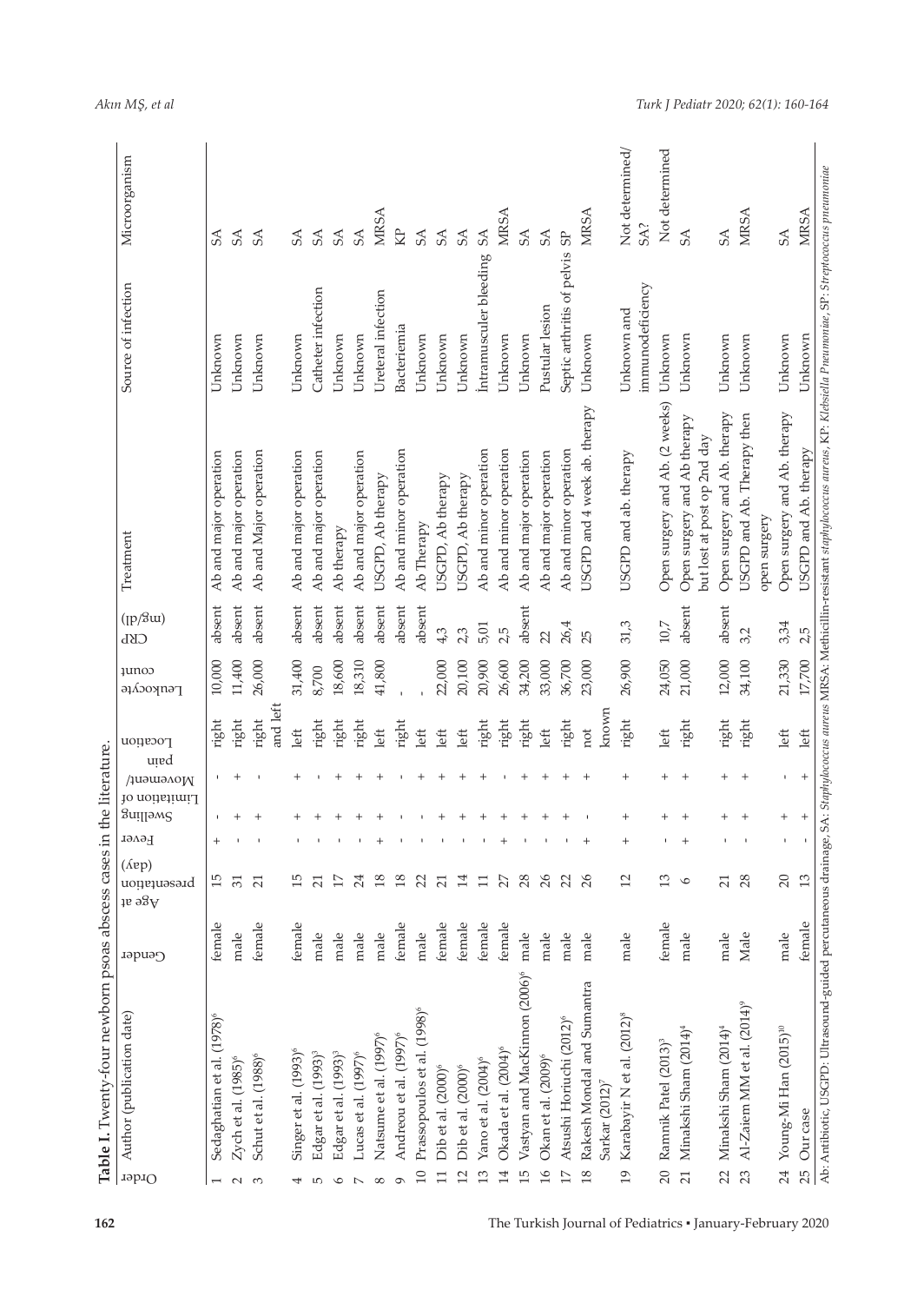a slight increase in the acute phase reactors and an increase in white blood cell count has not been detected in most of the cases. Although US and computerized tomography (CT) have been used for diagnosis in most of the cases; MRI was used in our case after US evaluation. Compared to CT, advantages of MRI are no radiation exposure and high soft tissue resolution.

The first step of the treatment of abscess is drainage of the abscess. Usually antibiotic therapy alone is not sufficient for treatment. However, two cases in the literature were treated with only antibiotic therapy and their abscesses retracted with only antibiotic therapy.<sup>1,2</sup> In the literature, as in our case, US guided needle drainage was used at six cases and no additional open surgery was needed. There have been other treatment options ranging from a small cut made in the inguinal region to large open surgery. It should be debated which treatment method is better. However, it is suggested that the least invasive method should be tried first during the neonatal period and if it fails, more invasive methods should be performed.

Microorganism could be produced from blood cultures in a few cases while it is mostly produced from pus culture. Staphylococcus aureus was the most frequently isolated microorganism from iliopsoas abscess. The microorganisms were *Staph. Aureus* in 16 cases, methicillinresistant Staphylococcus aureus (MRSA) in 5 cases with our case, *Klebsialla pneumonia*  in one case, *Staph. Hominis* in one case and *Streptococcus pneumonia* in one case. In only one of these cases was no agent isolated. As in our case, the presence of elevated CRP, pain during hip movement and swelling of the thigh were the most common symptoms leading doctors to decide to start antibiotics. Septic arthritis was the most common preliminary diagnosis. It is recommended that antibiotic therapy should be given for 4 to 6 weeks, depending on the patient's clinic and doctor's assessment.

The etiological factors leading to abscess formation in the iliopsoas in neonates have not been identified. Birth trauma and possible intramuscular hemorrhage are accused reasons for abscess formation. Due to the weak immune system of newborns, a possible microorganism in the skin flora or gastrointestinal flora can reach the damaged region by hematologic route and may form an abscess there. Intramuscular injections for prophylactic treatments may cause the spread of skin or hospital flora. In our case, there may be healthcare-associated infection. MRSA detection and hospitalization history support this.

In the literature, one case was lost due to sepsis two days after open drainage of iliopsoas abscess but the prognosis of other patients with early diagnosis and abscess drainage is quite good.<sup>3</sup> None of the cases in the literature report sequelae or re-abscess formation occurring in the same region.

Transient local cyanosis is not a common finding in newborns. We found two cases with local cyanosis in the literature. One case's symptom was left leg cyanosis due to large bladder compression as a complication of circumcision.<sup>4</sup> The other case presented with upper left limb cyanosis and was diagnosed with raynaud phenomenon.<sup>5</sup> However in both cases cyanosis were not transient.

Our patient is the only case in the literature that presented with transient left leg cyanosis during crying and was discharged completely healthy after 4 weeks of amikacin and vancomycin treatment.

### **REFERENCES**

- 1. Edgar EA, Schlesinger AE, Royster RM, Deeney VFX. Ilo-psoas abscess in neonates. Pediatr Radiol 1993; 23: 51-52.
- 2. Prassopoulos PK, Giannakopoulou CA, Apostolaki EG, Charoulakis NZ, Gourtsoyiannis NC. Primary ilio-psoas abscess extending to the thigh in a neonate: US, CT and MR findings. Pediatr Radiol 1998; 28: 605-607.
- 3. Sham M, Singh D. Neonatal ilio-psoas abscess: report of two cases. J Neonatal Surg 2014; 3: 4.